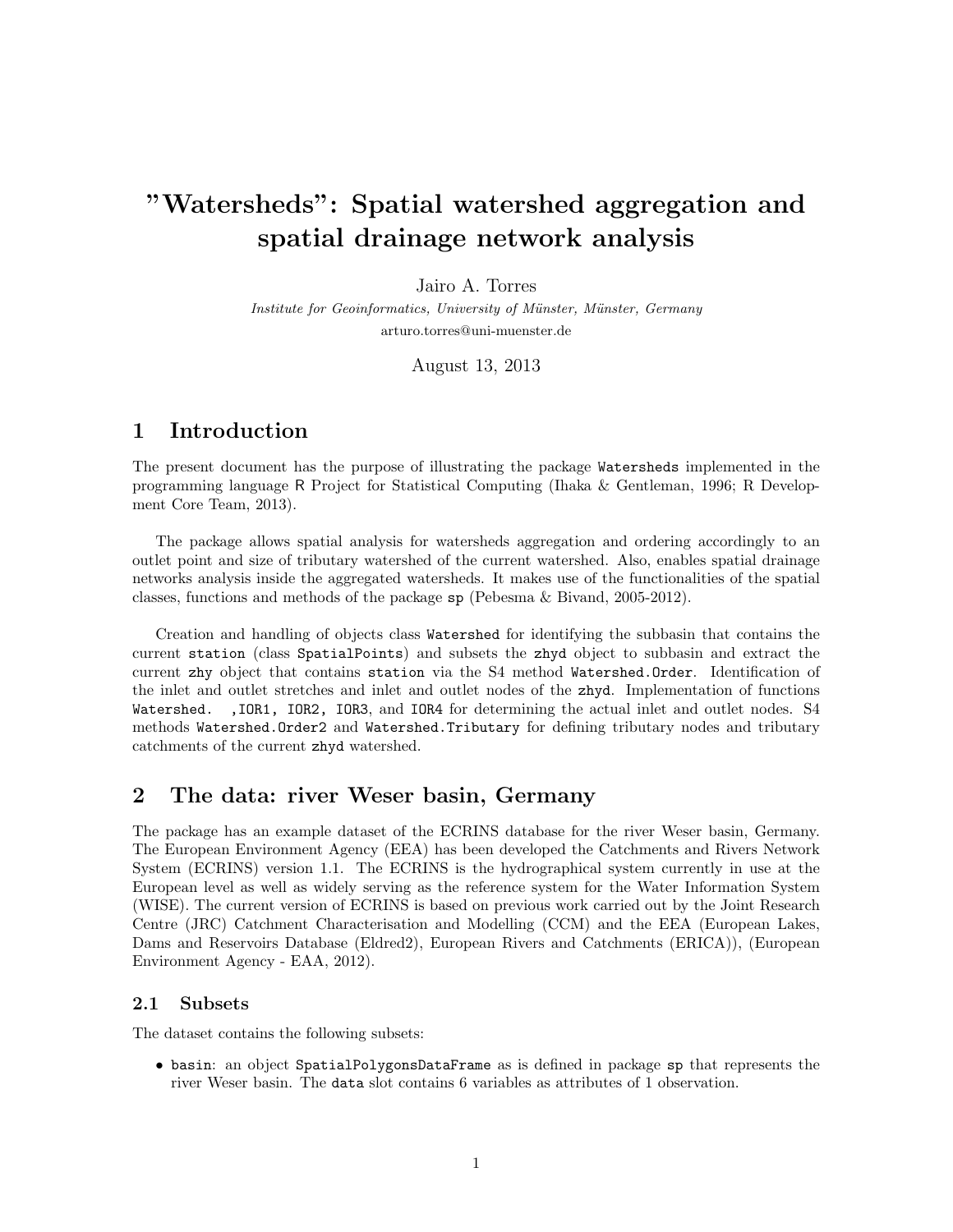- ctry: an object SpatialPolygonsDataFrame as is defined in package sp that represents the administrative boundary of Germany. The data slot contains 6 variables as attributes of 1 observation.
- node: an object SpatialPointsDataFrame as is defined in package sp that represents the nodes of the ECRINS river network of the river Weser basin. The data slot contains 13 variables as attributes of 3882 observations.
- rAller an object SpatialLinesDataFrame as is defined in package sp that represents the basin of the river Aller, a major tributary of the river Weser. The data slot contains 74 variables as attributes of 88 observations.
- rDiemel an object SpatialLinesDataFrame as is defined in package sp that represents the basin of the river Diemel, a major tributary of the river Weser. The data slot contains 74 variables as attributes of 39 observations.
- rFulda an object SpatialLinesDataFrame as is defined in package sp that represents the basin of the river Fulda, a major tributary of the river Weser. The data slot contains 74 variables as attributes of 82 observations.
- rHunte an object SpatialLinesDataFrame as is defined in package sp that represents the basin of the river Hunte, a major tributary of the river Weser. The data slot contains 74 variables as attributes of 34 observations.
- river an object SpatialLinesDataFrame as is defined in package sp that represents the ECRINS river network of the river Weser basin. The data slot contains 52 variables as attributes of 3874 observations.
- rWerra an object SpatialLinesDataFrame as is defined in package sp that represents the basin of the river Werra, a major tributary of the river Weser. The data slot contains 74 variables as attributes of 120 observations.
- rWeser an object SpatialLinesDataFrame as is defined in package sp that represents the basin of the river Weser. The data slot contains 74 variables as attributes of 104 observations.
- rWiumme an object SpatialLinesDataFrame as is defined in package sp that represents the basin of the river Wiumme, a major tributary of the river Weser. The data slot contains 74 variables as attributes of 18 observations.
- station an object SpatialPoints as is defined in package sp that represents a point of interest for which the watershed will be aggregated an ordered. Could be a point with the coordinates of a measurement station.
- subbasin an object SpatialPolygonsDataFrame as is defined in package sp that represents the subbasins of the tributaries of the river Weser. The data slot contains 4 variables as attributes of 4 observations.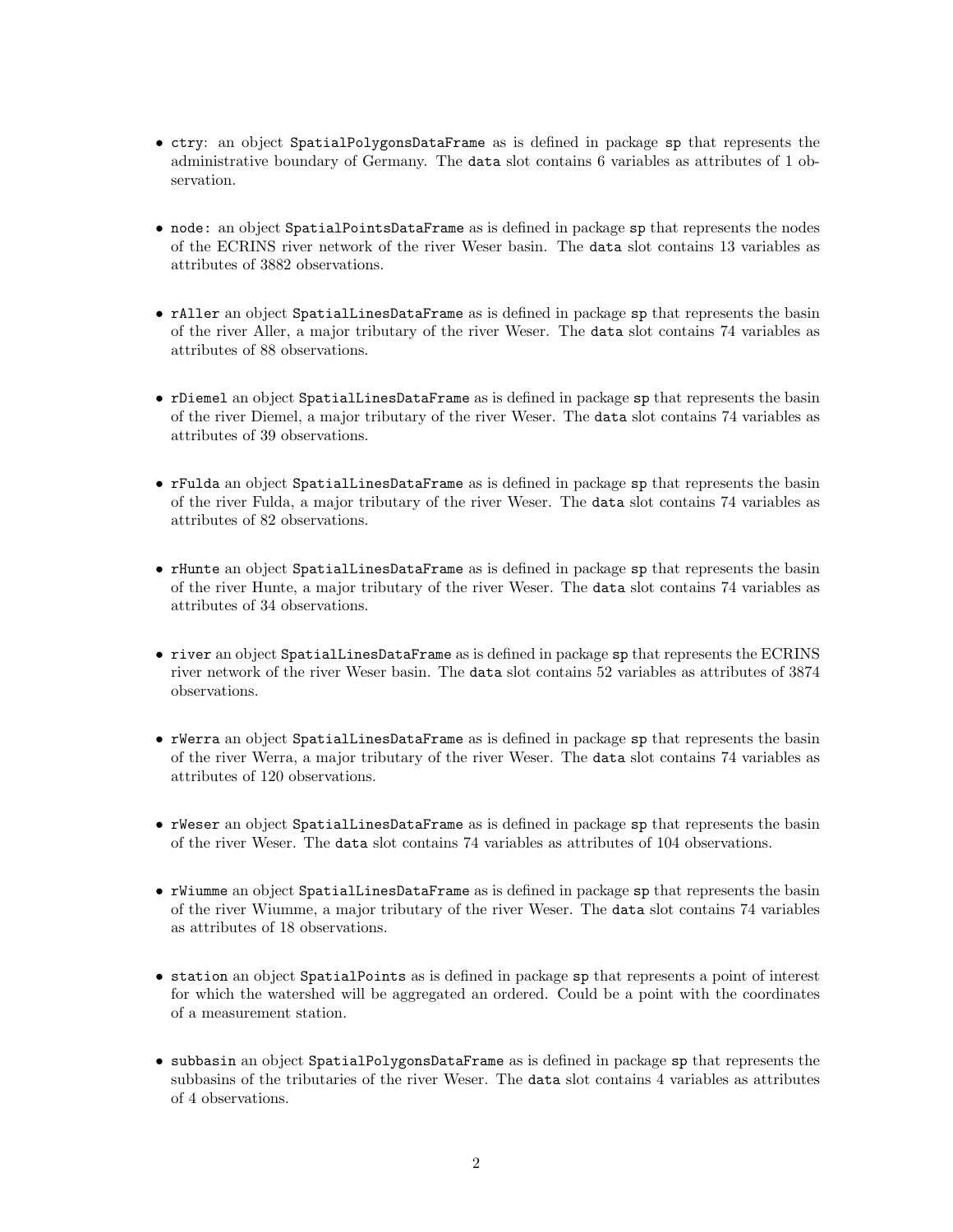• zhyd an object SpatialPolygonsDataFrame as is defined in package sp that contains the primary hydrological units of the river Weser basin accordingly with ECRINS. The data slot contains 50 variables as attributes and 915 observations.

Some examples for visualising the dataset are presented as follows:

```
library(Watersheds)
data(WatershedsData)
# ls() str(WatershedsData) str(WatershedsData['basin'])
```

```
# plotting river Weser basin
plot(WatershedsData["ctry"][[1]], col = "gray60")
plot(WatershedsData["basin"][[1]], col = "gray30", add = TRUE)
title("River Weser basin, Germany")
```
# **River Weser basin, Germany**

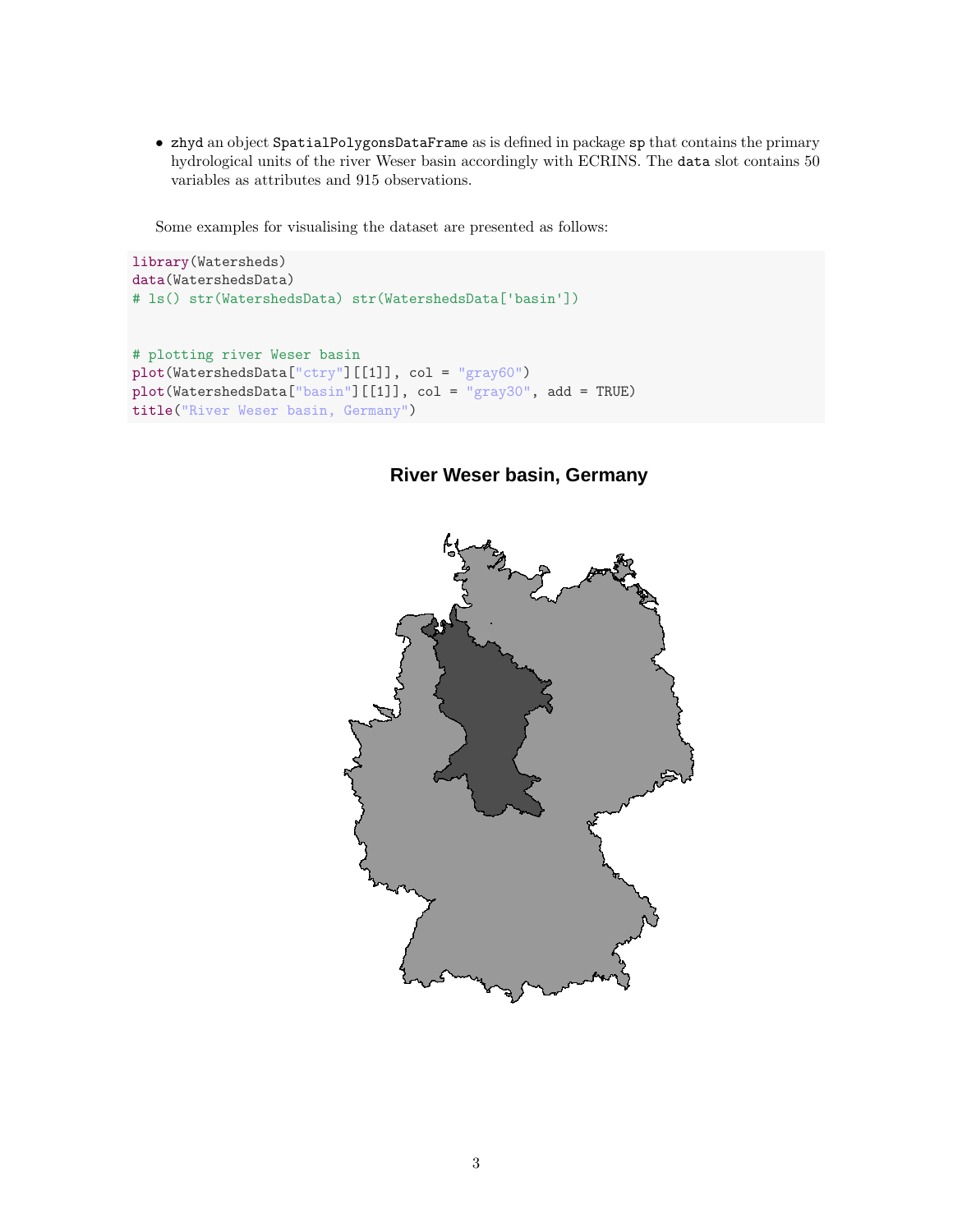| # plotting subbasins river Weser basin                                      |
|-----------------------------------------------------------------------------|
| plot(WatershedsData["basin"][[1]])                                          |
| $plot(WatershedsData["subbasin"] [[1]], col = "gray60", add = TRUE)$        |
| $plot(WatershedsData["rWeser"]$ [[1]], $col = "blue", 1wd = 2, add = TRUE)$ |
| $plot(WatershedsData["rAllen"] [[1]], col = "blue", lw = 1, add = TRUE)$    |
| $plot(WatershedsData["rDieme1"] [[1]], col = "blue", lw = 1, add = TRUE)$   |
| $plot(WatershedsData["rFulda"] [[1]], col = "blue", lw = 1, add = TRUE)$    |
| $plot(WatershedsData["rHunte"] [[1]], col = "blue", lwd = 1, add = TRUE)$   |
| $plot(WatershedsData["rWerra"] [[1]], col = "blue", lw = 1, add = TRUE)$    |
| $plot(WatershedsData["rWiumme"] [[1]], col = "blue", lw = 1, add = TRUE)$   |
| title ("Subbasins River Weser")                                             |

**Subbasins River Weser**



# plotting primary zhyd watersheds and drainage network inside river Werra # subbasin subsetting the river Werra subbasin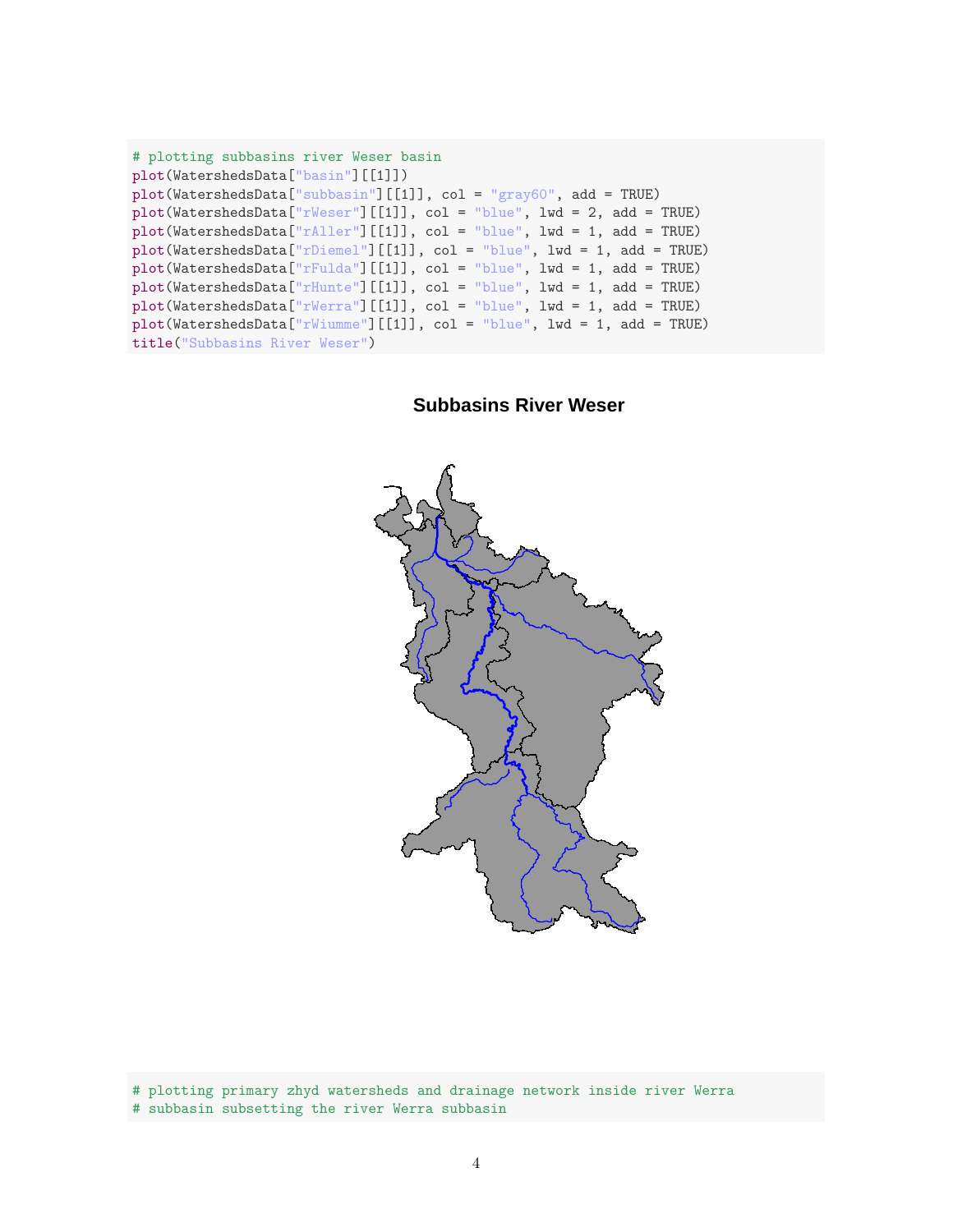```
id = list(gIntersects(WatershedsData["rWerra"][[1]], WatershedsData["subbasin"][[1]],
    byid = TRUE))
subbasin_rWerra = SpDF_Subset(id, WatershedsData["subbasin"][[1]])
# subsetting the river Werra zhyd watersheds
id = list(gIntersects(WatershedsData["rWerra"][[1]], WatershedsData["zhyd"][[1]],
    byid = TRUE))
zhyd_rWerra = SpDF_Subset(id, WatershedsData["zhyd"][[1]])
plot(subbasin_rWerra, col = "grey60")
plot(zhyd_rWerra, col = "grey50", add = TRUE)
plot(WatershedsData["rWerra"][[1]], col = "blue", lwd = 1, add = TRUE)
title("Subbasin River Weser and primary zhyd watersheds")
```
# **Subbasin River Weser and primary zhyd watersheds**

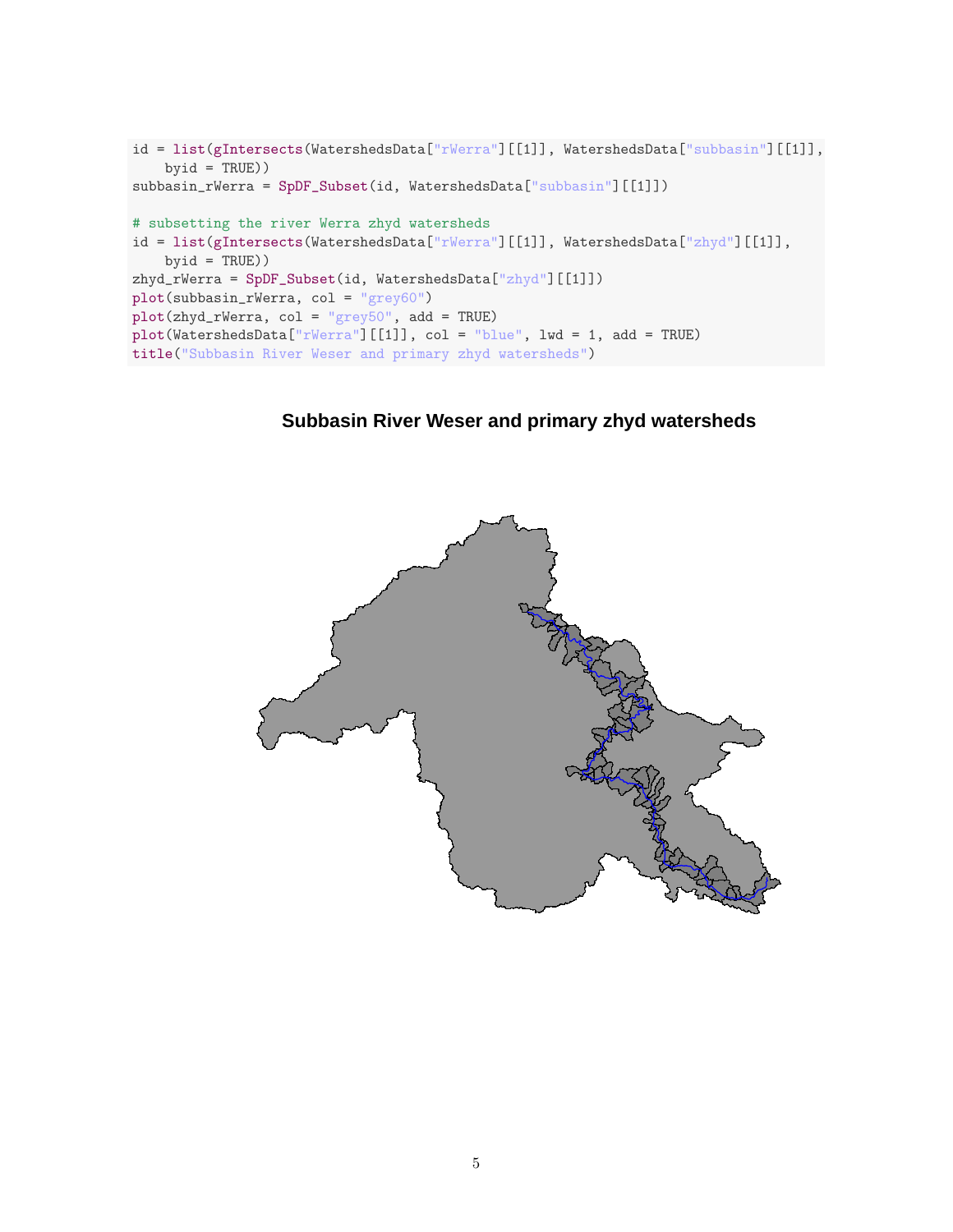```
# subsetting the river Werra river drainage watersheds
id = list(gIntersects(subbasin_rWerra, WatershedsData["river"][[1]], byid = TRUE))
river_rWerra = SpDF_Subset(id, WatershedsData["river"][[1]])
plot(subbasin_rWerra, col = "grey60")
plot(WatershedsData["rWerra"][[1]], col = "blue", lwd = 3, add = TRUE)
plot(river_rWerra, col = "blue1", add = TRUE)
title("Subbasin River Weser and drainage network")
```
# **Subbasin River Weser and drainage network**



# 3 The Watersheds objects

A class "Watershed" for representing "Watershed" objects.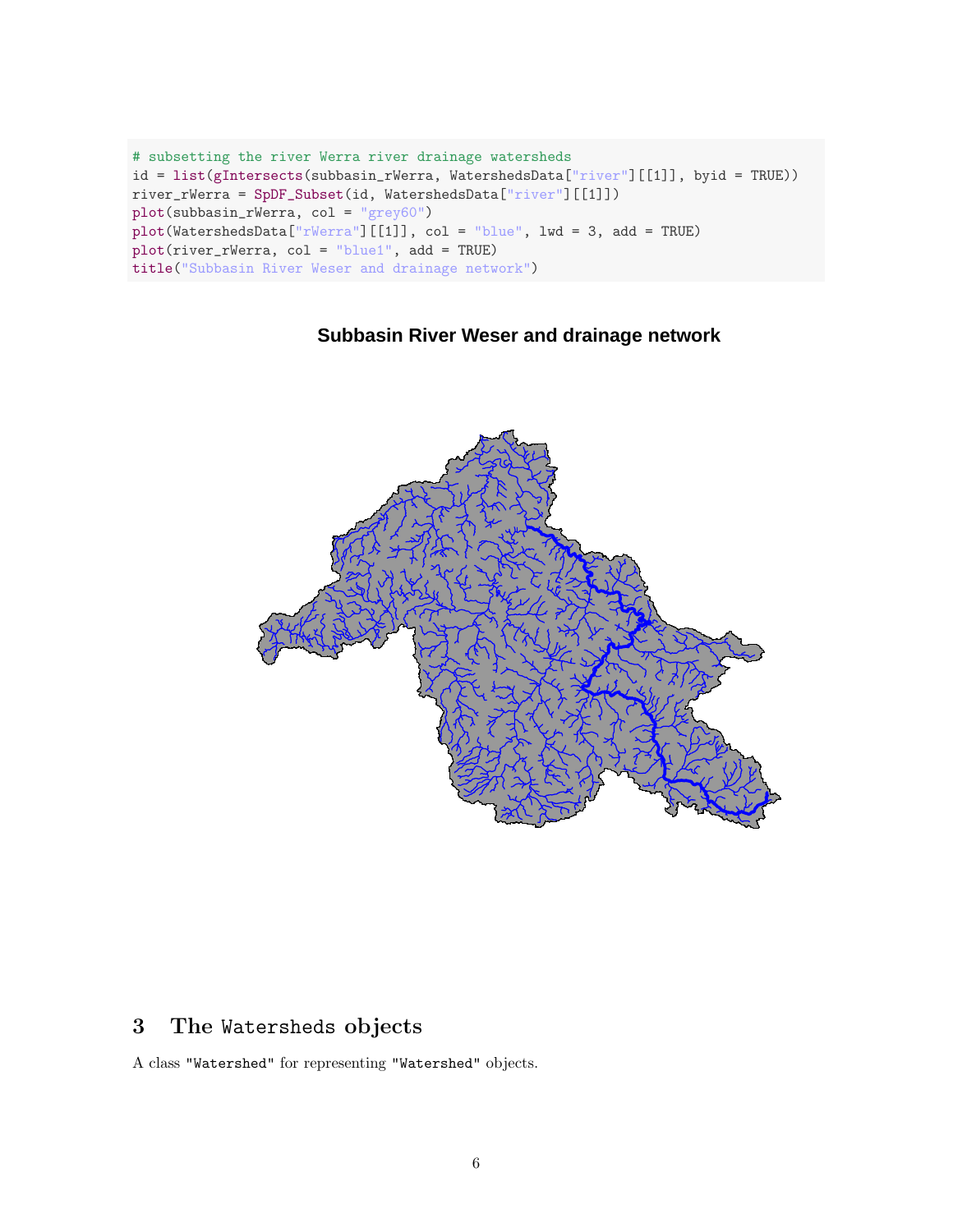```
station1 = WatershedsData["station"][[1]]
subbasin1 = WatershedsData["subbasin"][[1]]
zhyd1 = WatershedsData["zhyd"] [[1]]
river1 = WatershedsData["river"][[1]]
node1 = WatershedsData["node"][[1]]
station1 = SpatialPoints(station1, proj4string = slot(subbasin1, "proj4string"))
watershed = new("Watershed", station = station1, subbasin = subbasin1, zhyd = zhyd1,
    river = river1, c1 = subbasin1, node = node1)
class(watershed)
## [1] "Watershed"
## attr(,"package")
## [1] "Watersheds"
```
#### 4 The Watersheds.Order method

The Method for function Watershed.Order allows definition of the properties of the current zhyd watershed over Watershed objects.

The function takes the object of class Watershed and identifies the subbasin that contains the current station (class SpatialPoints) and subsets the zhyd object to subbasin and extract the current zhy object that contains station. Posteriorly, identifies the inlet and outlet stretches and probable inlet and outlet nodes of the zhyd. Then, runs the functions Watershed. ,IOR1, IOR2, IOR3, or IOR4 for determining the actual inlet and outlet nodes. Finally, the method executes the S4 method Watershed.Tributary for defining tributary nodes and tributary catchments of the current zhyd watershed.

```
station1 = WatershedsData["station"][[1]]
subbasin1 = WatershedsData["subbasin"][[1]]
zhyd1 = WatershedsData["zhyd"] [[1]]
river1 = WatershedsData["river"][[1]]
node1 = WatershedsData["node"][[1]]
station1 = SpatialPoints(coords = cbind(4328448.74, 3118576.86), proj4string = slot(subbasin1,
    "proj4string"))
watershed = new("Watershed", station = station1, subbasin = subbasin1, zhyd = zhyd1,
    river = river1, c1 = subbasin1, node = node1)
a = Watershed.Order(watershed)
\# [1] "length(riverIO) == 4"
c1 = a[[1]]c1_inlet = a[[2]]c1_outlet = a[[3]]c2 = a[[4]]c3 = a[[5]]node\_trib = a[[6]]sb1 = a[[7]]riverIO = a[[8]]nodeIO = a[[9]]cl\_river = a[[10]]
```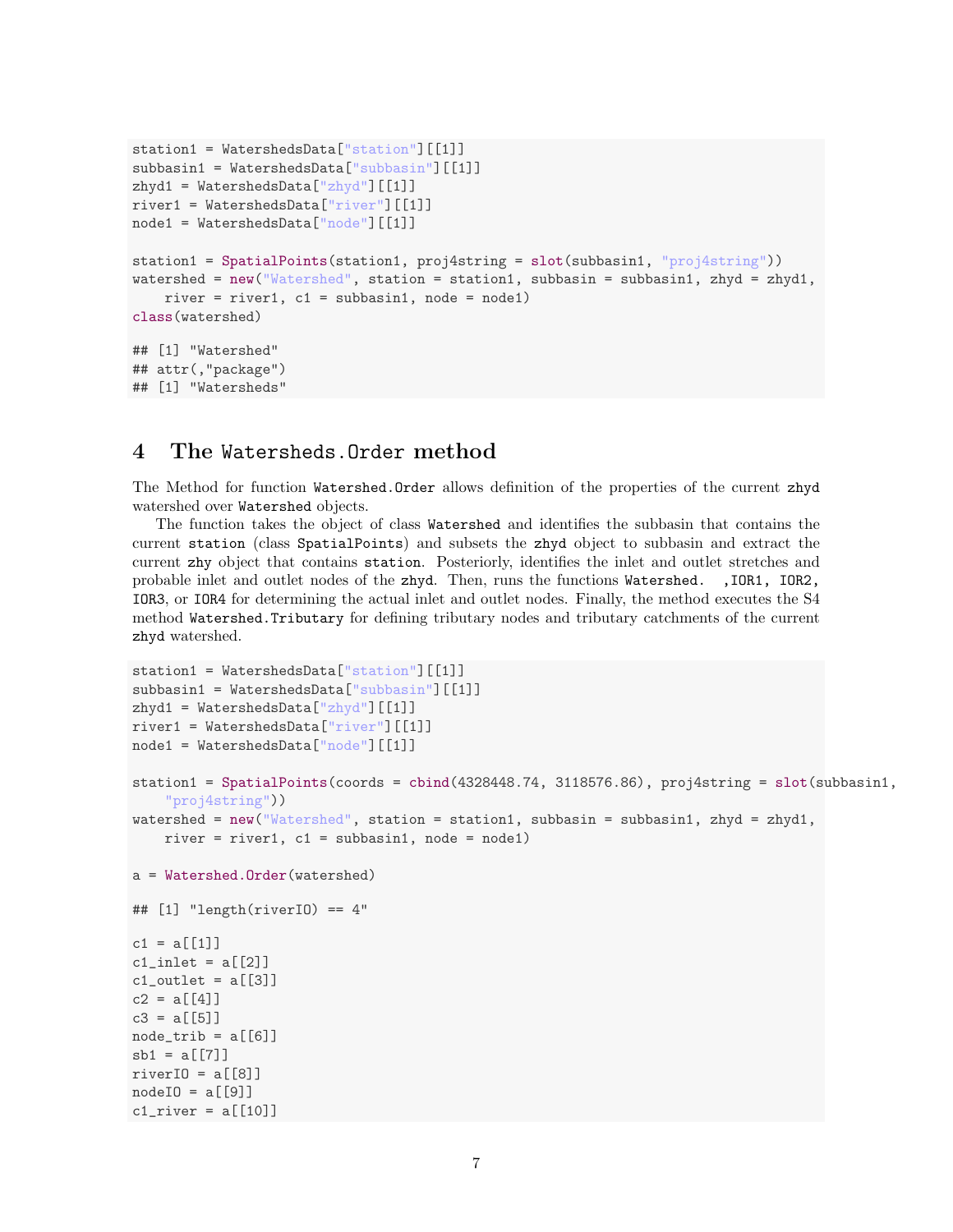```
c1_node = a[[11]]bbox1 = \text{slot}(c1, \text{ "bbox"})bbox = matrix(0, 2, 2)bbox[, 1] = \text{bbox1}[, 1] * 0.998bbox[, 2] = \text{bbox1}[, 2] * 1.002plot(c1, xlim = bbox[1,], ylim = bbox[2,], col = "gray50")plot(c2, col = "gray75", add = TRUE)plot(c3, col = "gray85", add = TRUE)
plot(slot(watershed, "station"), pch = 24, bg = "blue", add = TRUE)plot.PolyLineAttribute(c1, "order", 450, 0.8)
plot.PolyLineAttribute(c2, "order", 450, 0.8)
plot.PolyLineAttribute(c3, "order", 450, 0.8)
plot(c1_river, col = "blue", add = TRUE)
plot(c1_model, pch = 21, bg = "blue", cex = 0.5, add = TRUE)plot(nodeIO, pch = 21, bg = "blue", cex = 0.5, add = TRUE)plot(c1_inlet, pch = 21, bg = "green", add = TRUE)plot(c1_outlet, pch = 21, bg = "red", add = TRUE)plot.PointAttribute(nodeIO, "ELEV", 600, 0.7)
title(main = "Current zhyd watershed (1)", sub = "First order tributary watersheds (1.1, 1.2)")
```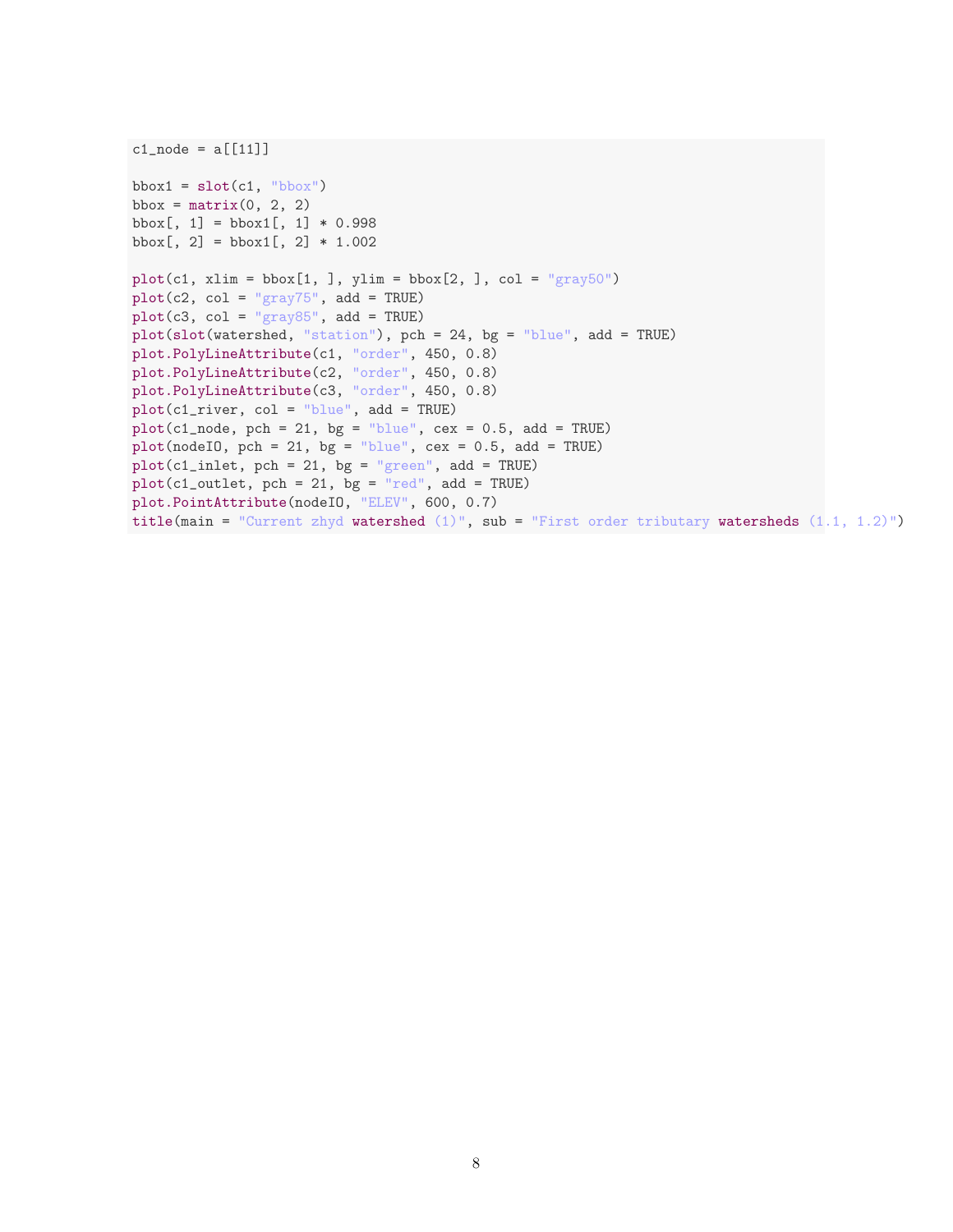#### **Current zhyd watershed (1)**



First order tributary watersheds (1.1, 1.2)

#### 5 The Watersheds.Order2 method

S4 Method for function Watershed.Order2. Definition of the tributary zhyd watersheds of the current zhyd watershed.

The method takes the objec of class Watershed when object node\_trib is length 2. The method identifies the zhyd watershed that contaions the current station (class SpatialPoints) and apply the method Watershed.Order on each point of node trib returning a list of objects Watershed.Order. The computation is done via parallel processes for optimizing and take advance of multicore functionalities.

```
station1 = SpatialPoints(coords = cbind(4328650, 3174450), proj4string = slot(subbasin1,
    "proj4string"))
watershed = new("Watershed", station = station1, subbasin = subbasin1, zhyd = zhyd1,
   river = river1, c1 = subbasin1, node = node1)
```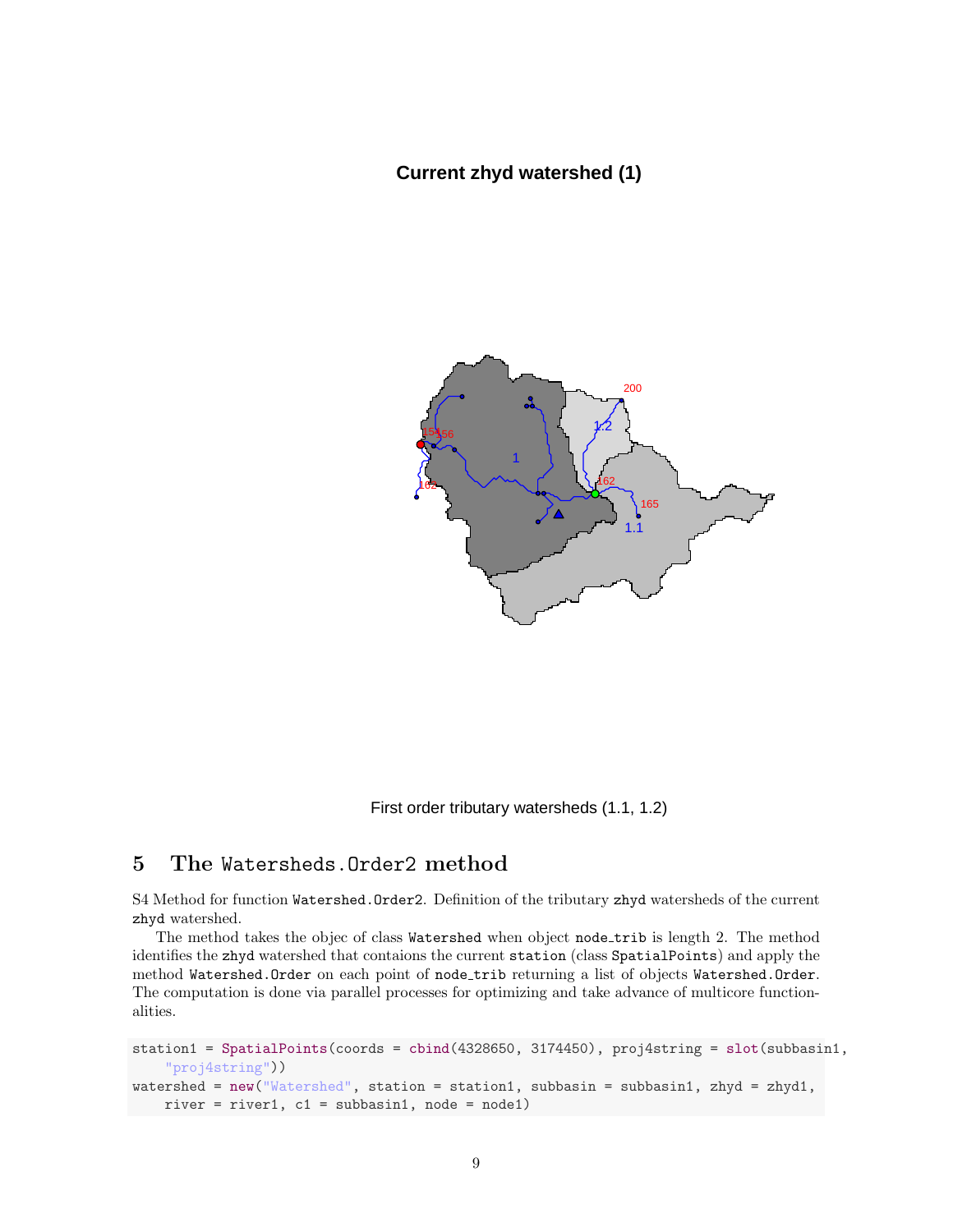```
a = Watershed.Order(watershed)
## [1] "end WatershedIO_R3"
## [1] "length(riverIO) == 3"
c1 = a[[1]]
node\_trib = a[[6]]cl\_river = a[[10]]watershed2 = new("Watershed", station = node_trib, subbasin = subbasin1, zhyd = zhyd1,
   river = river1, c1 = c1, node = node1)
c23 = Watershed.Order2(watershed2)
c2 = c23[[1]]c3 = c23[[2]]c2.0 = c2[[1]]c2_inlet = c2[[2]]
c2_outlet = c2[[3]]c2.1 = c2[[4]]c2.2 = c2[[5]]c2_node_trib = c2[[6]]c2<sub>sb1</sub> = c2[[7]]
c2_riverIO = c2[[8]]c2_model0 = c2[[9]]c2_river = c2[[10]]c2 node = c2[[11]]c3.0 = c3[[1]]c3_inlet = c3[[2]]
c3_outlet = c3[[3]]c3.1 = c3[[4]]c3.2 = c3[[5]]c3_model\_trib = c3[[6]]c3_s b1 = c3[[7]]c3_riverIO = c3[8]]
c3_model0 = c3[[9]]c3_river = c3[[10]]c3_node = c3[[11]]# subsetting river networks
id = list(gIntersects(c2.1, WatershedsData$river, byid = TRUE))
c21_river = SpDF_Subset(id, WatershedsData$river)
id = list(gIntersects(c2.2, WatershedsData$river, byid = TRUE))
c22_river = SpDF_Subset(id, WatershedsData$river)
id = list(gIntersects(c3.1, WatershedsData$river, byid = TRUE))
c31_river = SpDF_Subset(id, WatershedsData$river)
id = list(gIntersects(c3.2, WatershedsData$river, byid = TRUE))
c32_river = SpDF_Subset(id, WatershedsData$river)
```

```
# plots
```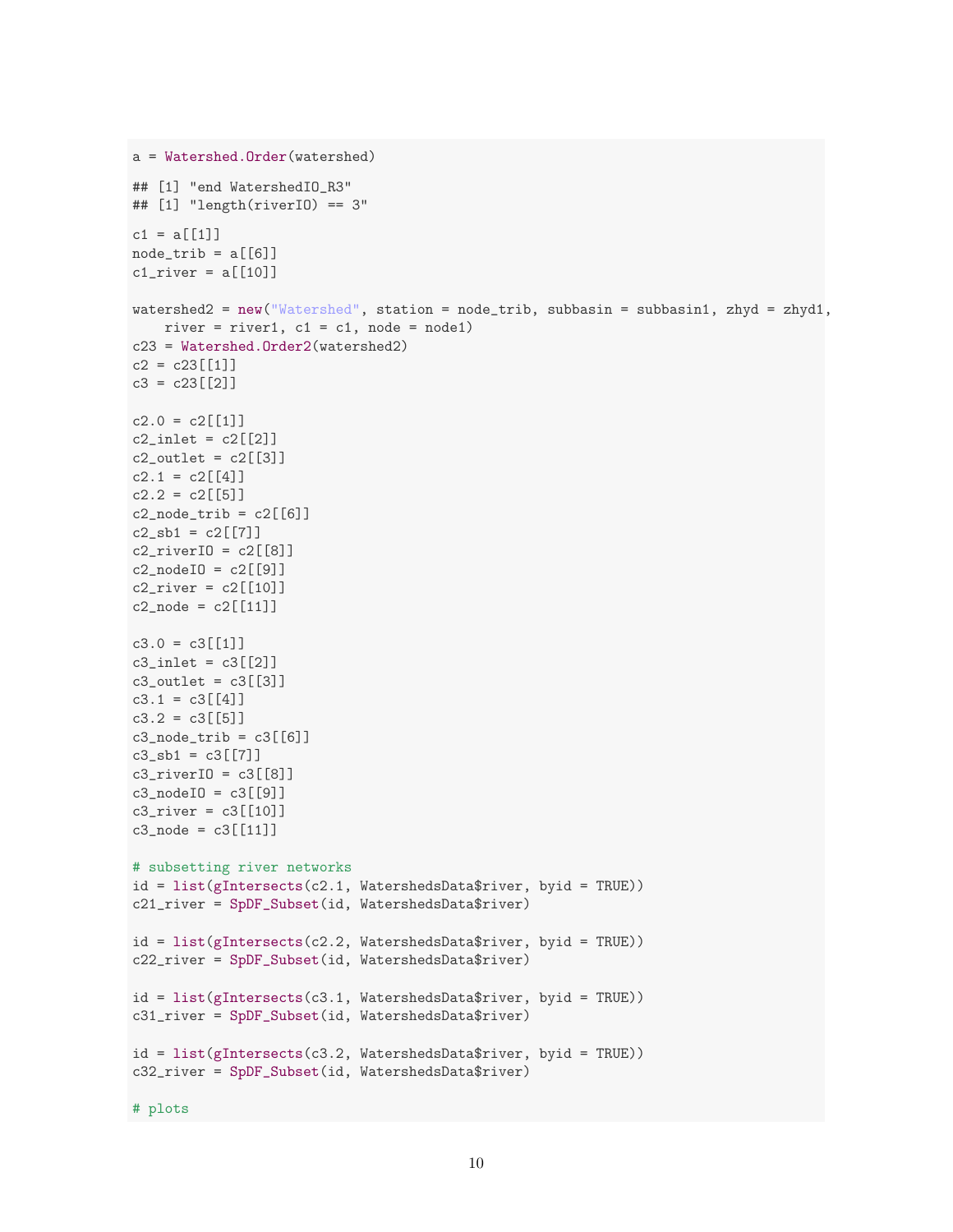```
bbox1 = \text{slot}(c3.2, "bbox")bbox = matrix(0, 2, 2)bbox[, 1] = \text{bbox1}[, 1] * 0.995bbox[, 2] = \text{bbox1}[, 2] * 1.005plot(c1, col = "gray50", xlim = bbox[1, ], ylim = bbox[2, ])plot(c2.0, col = "gray95", add = TRUE)plot(c3.0, col = "gray79", add = TRUE)plot(c2.1, col = "gray78", add = TRUE)plot(c2.2, col = "gray85", add = TRUE)plot(c3.1, col = "gray53", add = TRUE)
plot(c3.2, col = "gray63", add = TRUE)plot(c1_river, col = "blue", add = TRUE)
plot(c2_river, col = "blue", add = TRUE)
plot(c3_river, col = "blue", add = TRUE)
plot(c21\_river, col = "blue", add = TRUE)plot(c22_river, col = "blue", add = TRUE)
plot(c31_river, col = "blue", add = TRUE)
plot(c32_river, col = "blue", add = TRUE)
title(main = "Current zhyd watershed and \ln 1st and 2nd order tributary watersheds")
```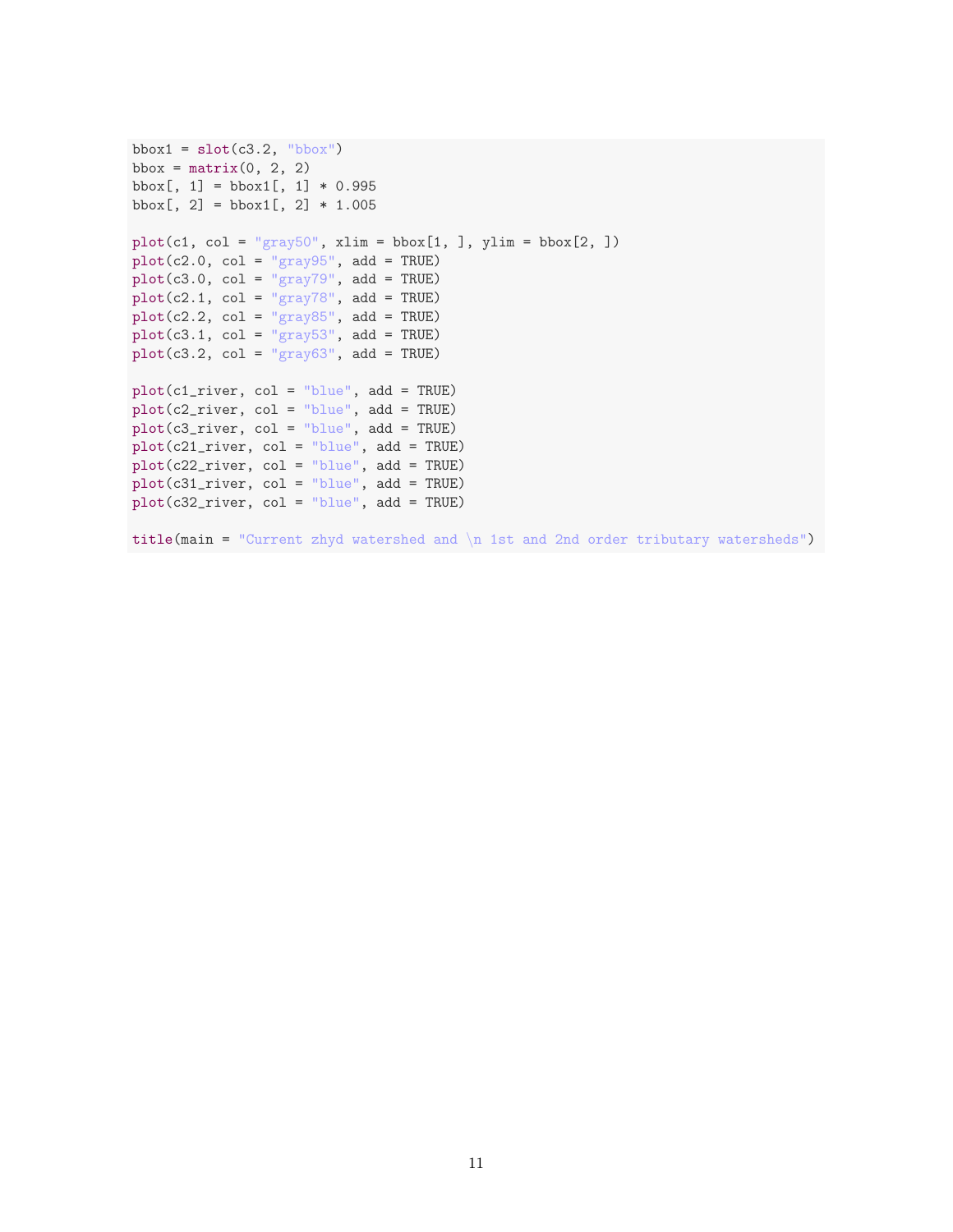**Current zhyd watershed and 1st and 2nd order tributary watersheds**



### 6 The Watersheds.IOR1 function

The Watersheds.IOR1 function means Watershed inlet and outlet nodes: case 1. The function determines the inlet and outlet nodes for zhyd watershed objects. This case 1 is for those watersheds that its river inlet and outlet object is length 1 (length(riverIO)=1).

```
station1 = SpatialPoints(coords = cbind(4232972, 3327634), proj4string = slot(subbasin1,
    "proj4string"))
watershed = new("Watershed", station = station1, subbasin = subbasin1, zhyd = zhyd1,
    river = river1, c1 = subbasin1, node = node1)
a = Watershed.Order(watershed)
## [1] "length(riverIO) == 1"
```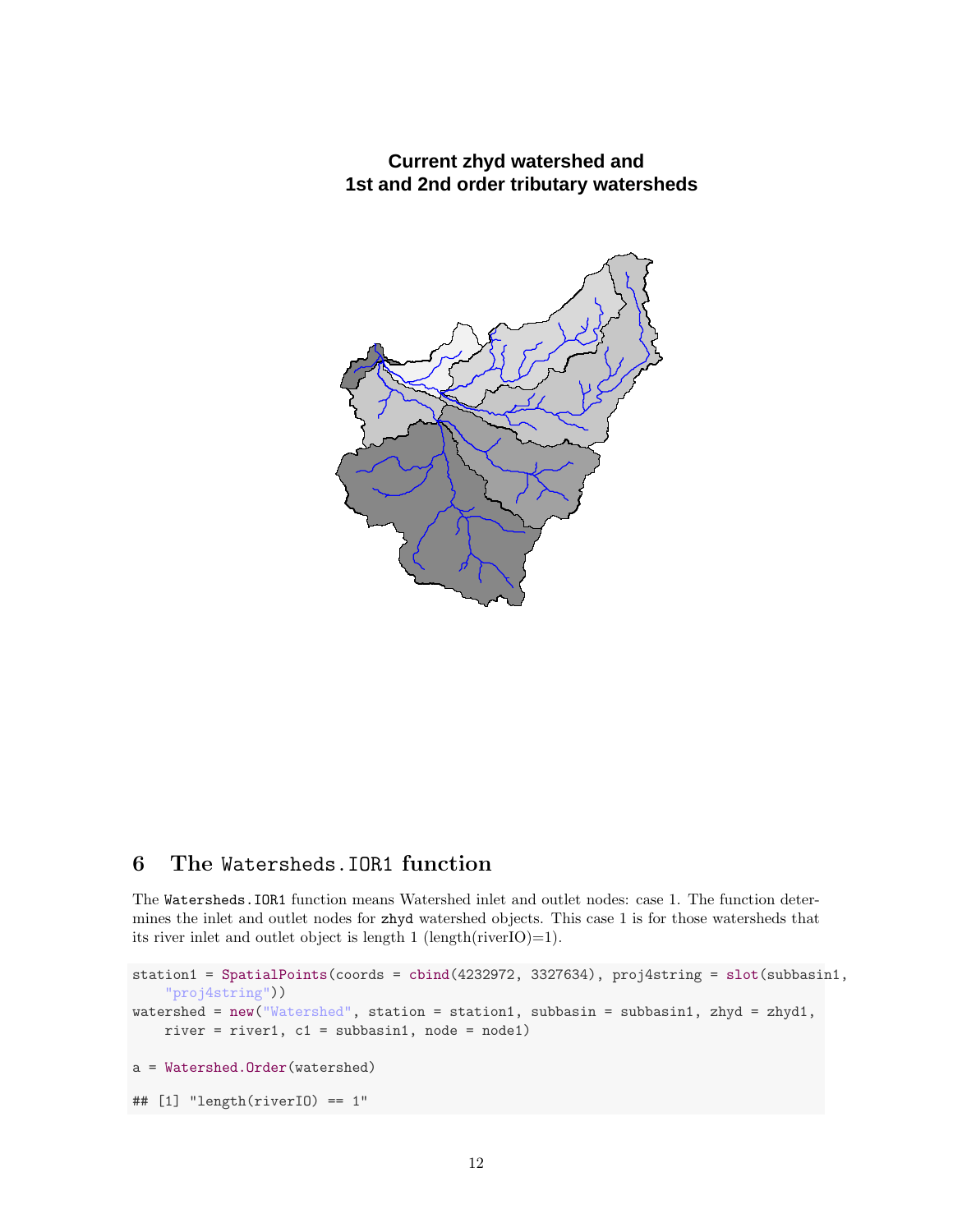```
c1 = a[[1]]nodeIO = a[[9]]cl\_river = a[[10]]# determining inlet and outlet watershed nodes determining distances of
# nodeIO to c1
boundary = gBoundary(c1)
dist = gDistance(nodeIO, boundary, byid = TRUE)
a = Watershed.IOR1(x = nodeI0, dist = dist)c1_inlet = a["inlet"] [[1]]
c1_inlet
## [1] 0
c1_<sub>outlet</sub> = a['output"] [[1]]
c1_outlet
## coordinates OBJECTID ID WSO_ID SOURCE LEN_TOM NUM_SEG ELEV
## 143 (4234350, 3330950) 25485 587506 7 N 57980 9 2
## WINDOW WXSOID NodID Is_2Keep LENK_FRS LENK_TOM
## 143 2000 <NA> Y000587506 -1 0 57.98
plot(c1, col = "gray50")plot(station1, pch = 24, bg = "blue", add = TRUE)
plot(c1_river, col = "blue", add = TRUE)
plot(c1_outlet, pch = 21, bg = "red", add = TRUE)plot.PointAttribute(c1_outlet, "ELEV", 700, 0.8)
title(main = "Watershed outlet, case I")
```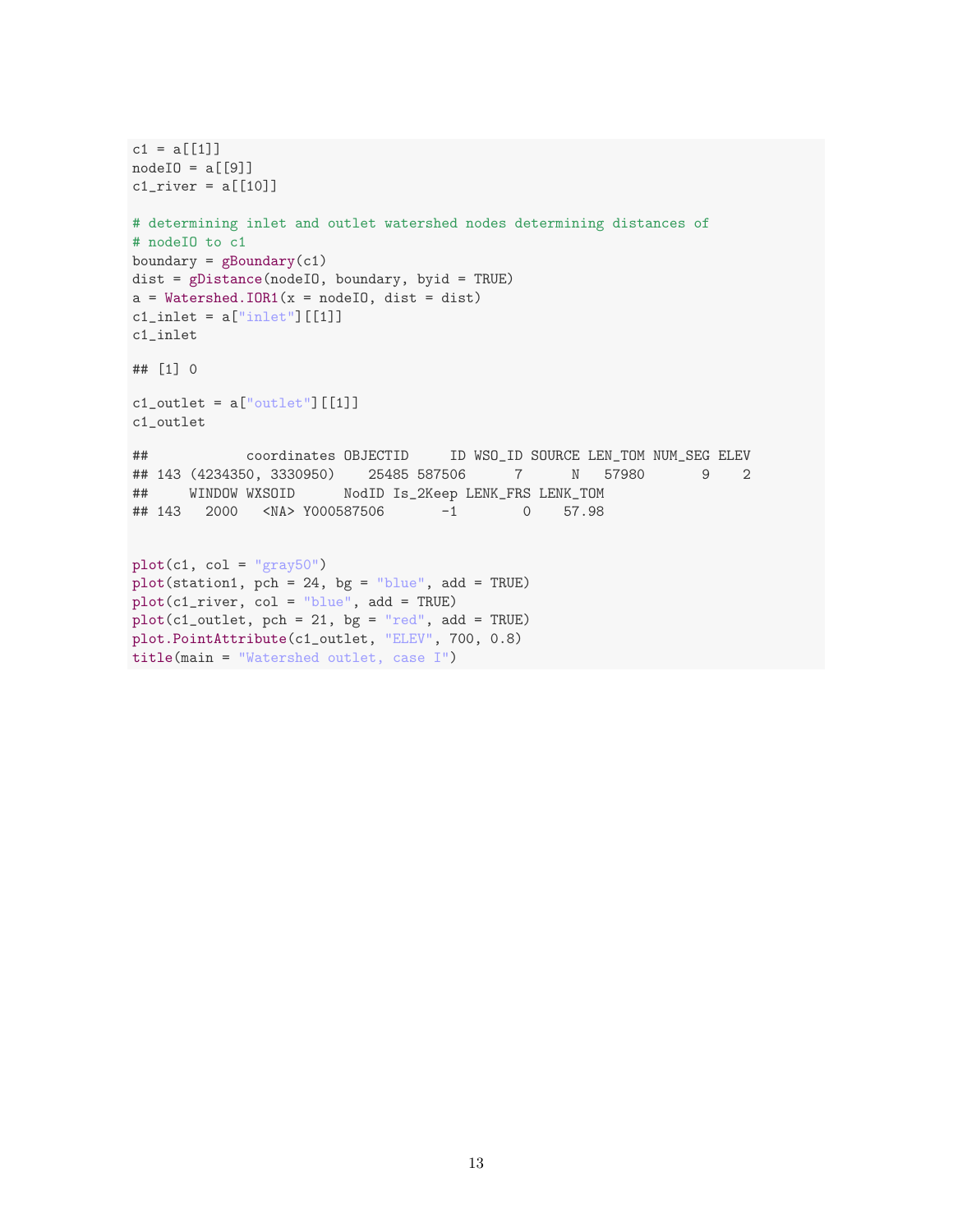# **Watershed outlet, case I**



### 7 The Watersheds.IOR2 function

The Watersheds.IOR1 function means Watershed inlet and outlet nodes: case 2. The function determines the inlet and outlet nodes for zhyd watershed objects. This case 2 is for those watersheds that its river inlet and outlet object is length 2 (length(riverIO)=2).

```
station1 = SpatialPoints(coords = cbind(4330341.36, 3284797.06), proj4string = slot(subbasin1,
    "proj4string"))
watershed = new("Watershed", station = station1, subbasin = subbasin1, zhyd = zhyd1,
    river = river1, c1 = subbasin1, node = node1)
a = Watershed.Order(watershed)
## [1] "length(riverIO) == 2"
```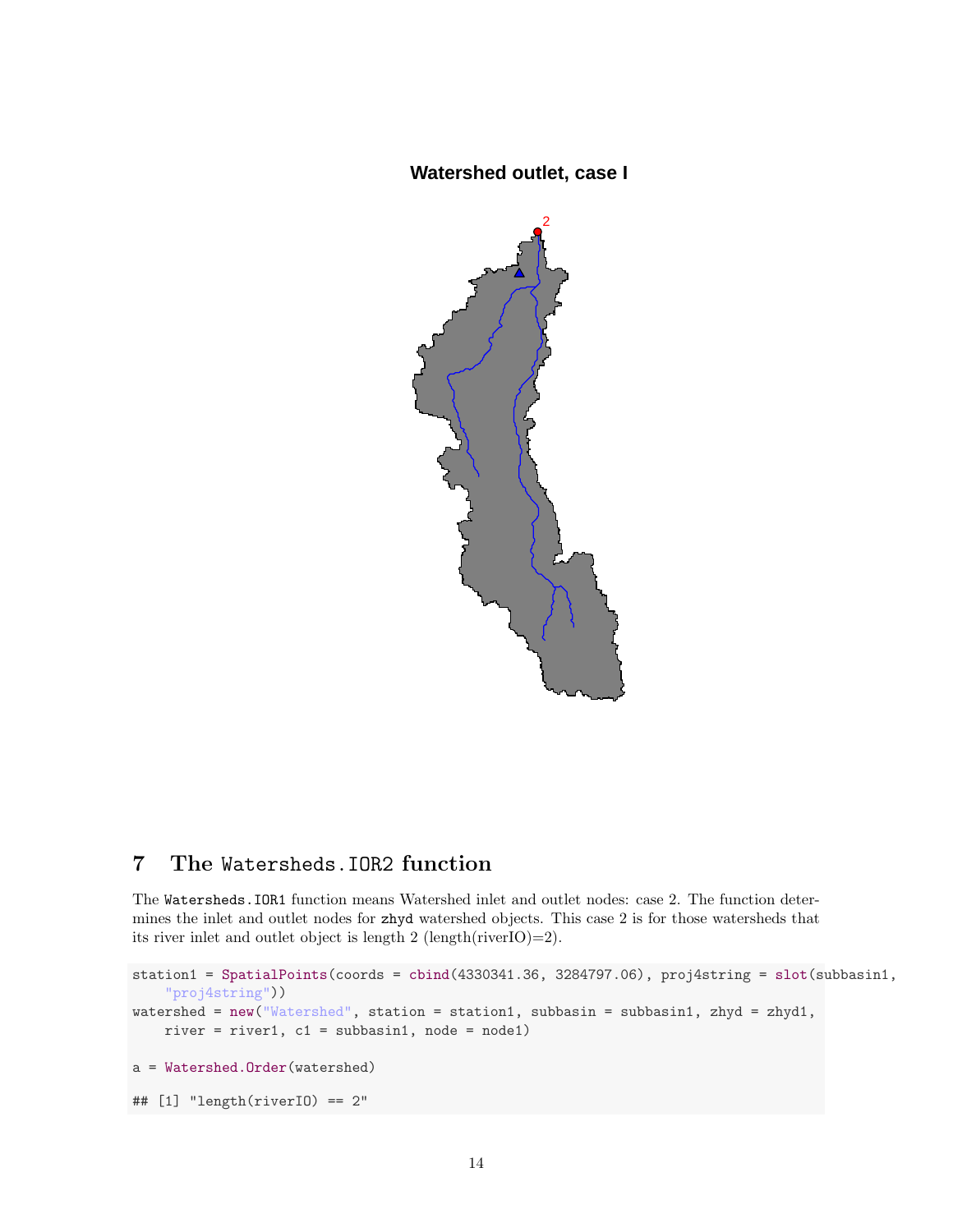```
c1 = a[[1]]nodeIO = a[[9]]cl\_river = a[[10]]c1_node = a[[11]]# determining inlet and outlet watershed nodes determining distances of
# nodeIO to c1
boundary = gBoundary(c1)
dist = gDistance(nodeIO, boundary, byid = TRUE)
a = Watershed.IDR2(x = nodeIO, dist = dist, node = c1_model)c1_inlet = a["inlet"] [[1]]
c1_inlet
## [1] 0
c1<sub>-</sub>outlet = a["outlet"][[1]]
c1_outlet
## coordinates OBJECTID ID WSO_ID SOURCE LEN_TOM NUM_SEG ELEV
## 508 (4322650, 3280950) 29656 599477 7 N 210109 57 41
## WINDOW WXSOID NodID Is_2Keep LENK_FRS LENK_TOM
## 508 2000 <NA> Y000599477 -1 0 210.1
plot(c1, col = "gray60")plot(station1, pch = 24, bg = "blue", add = TRUE)
plot(c1_river, col = "blue", add = TRUE)
plot(c1_outlet, pch = 21, bg = "red", add = TRUE)plot.PointAttribute(c1_outlet, "ELEV", 700, 0.8)
```

```
title(main = "Watershed outlet, case II")
```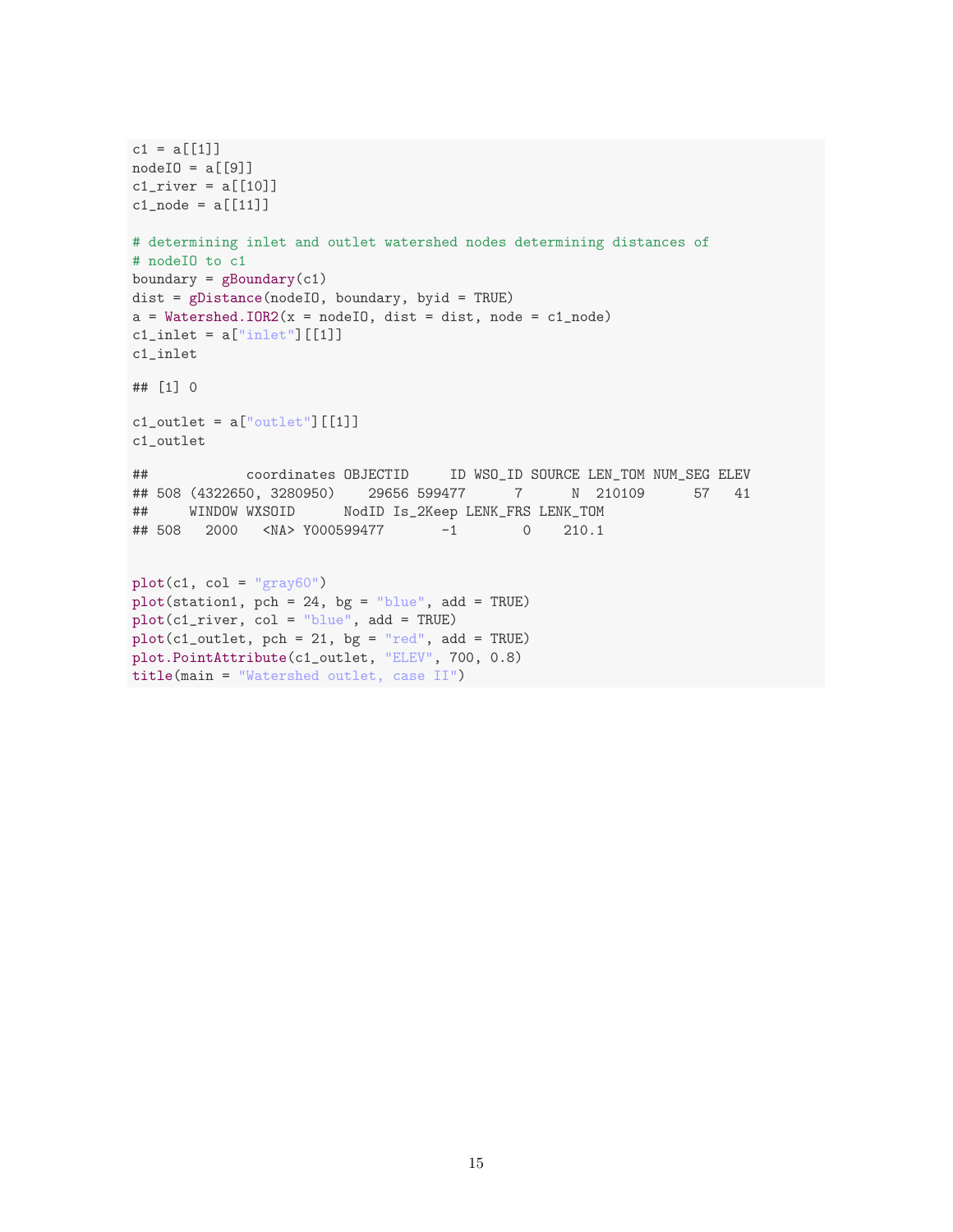# **Watershed outlet, case II**



# 8 The Watersheds.IOR3 function

The Watersheds.IOR1 function means: Watershed inlet and outlet nodes: case 3. The function determines the inlet and outlet nodes for zhyd watershed objects. This case 3 is for those watersheds that its river inlet and outlet object is length 3 (length(riverIO)=3).

```
station1 = SpatialPoints(coords = cbind(4217199.42, 3353511.83), proj4string = slot(subbasin1,
    "proj4string"))
watershed = new("Watershed", station = station1, subbasin = subbasin1, zhyd = zhyd1,
    river = river1, c1 = subbasin1, node = node1)
a = Watershed.Order(watershed)
## [1] "end WatershedIO_R3"
## [1] "length(riverIO) == 3"
```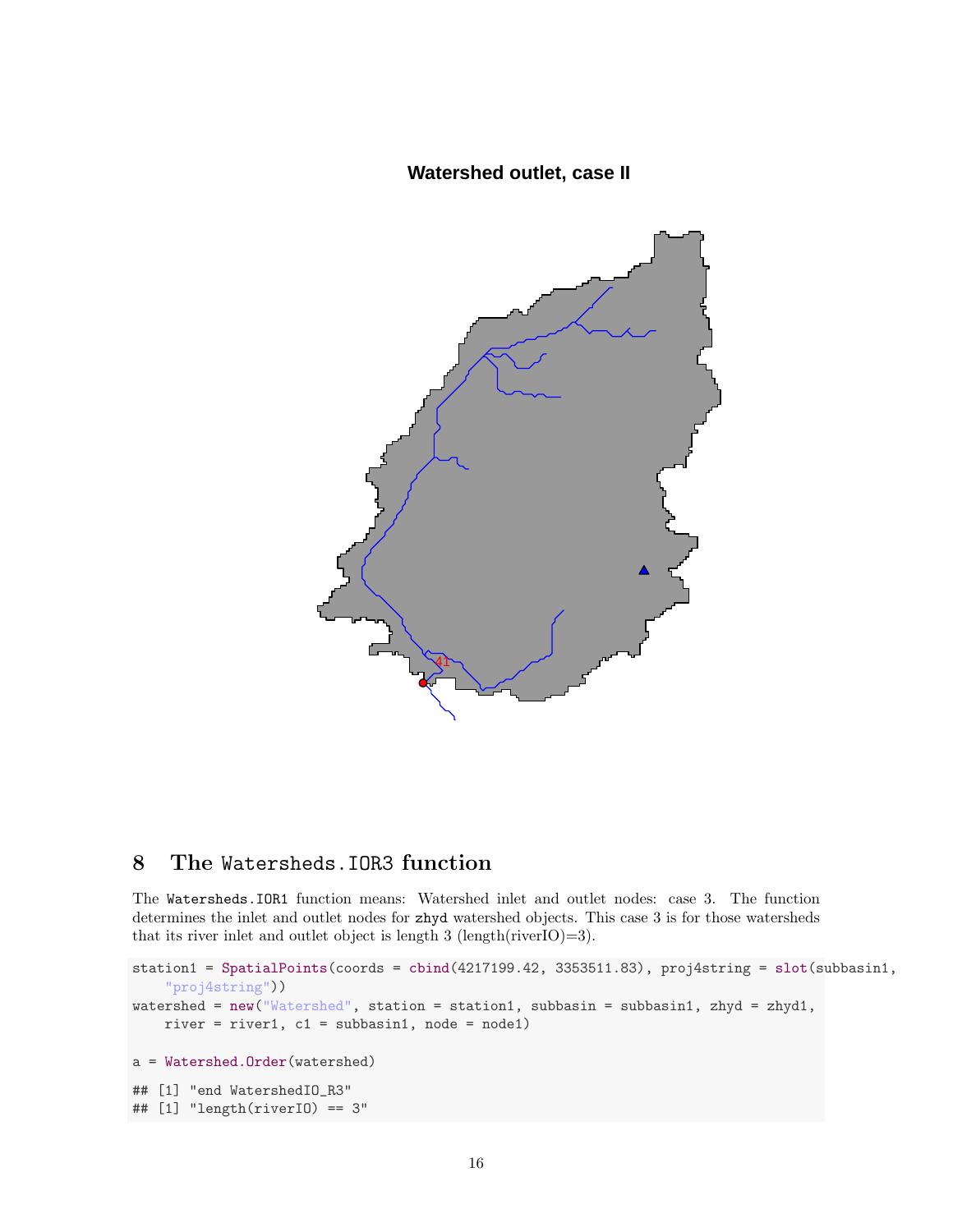```
c1 = a[[1]]riverIO = a[[8]]nodeIO = a[[9]]cl\_river = a[[10]]# determining inlet and outlet watershed nodes determining distances of
# nodeIO to c1
boundary = gBoundary(c1)
dist = gDistance(nodeIO, boundary, byid = TRUE)
a = Watershed.IOR3(x = nodeIO, y = riverIO, dist = dist)## [1] "end WatershedIO_R3"
c1_inlet = a["inlet"] [[1]]
c1_inlet
## coordinates OBJECTID ID WSO_ID SOURCE LEN_TOM NUM_SEG ELEV
## 122 (4204050, 3338550) 24935 585844 7 N 53043 5 0
## WINDOW WXSOID NodID Is_2Keep LENK_FRS LENK_TOM
## 122 2000 <NA> Y000585844 -1 0 53.04
c1_<sub>c</sub>utlet = a["outlet"][[1]]
c1_outlet
## coordinates OBJECTID ID WSO_ID SOURCE LEN_TOM NUM_SEG ELEV
## 108 (4217550, 3345250) 24419 584384 7 N 35826 4 0
## WINDOW WXSOID NodID Is_2Keep LENK_FRS LENK_TOM
## 108 2000 <NA> Y000584384 -1 0 35.83
plot(c1, col = "gray60")plot(station1, pch = 24, bg = "blue", add = TRUE)
plot(c1_river, col = "blue", add = TRUE)
plot(c1_outlet, pch = 21, bg = "red", add = TRUE)plot(c1_inlet, pch = 21, bg = "green", add = TRUE)plot.PointAttribute(c1_outlet, "ELEV", 1000, 0.8)
plot.PointAttribute(c1_inlet, "ELEV", 1000, 0.8)
```
title(main = "Watershed outlet and inlet, case III")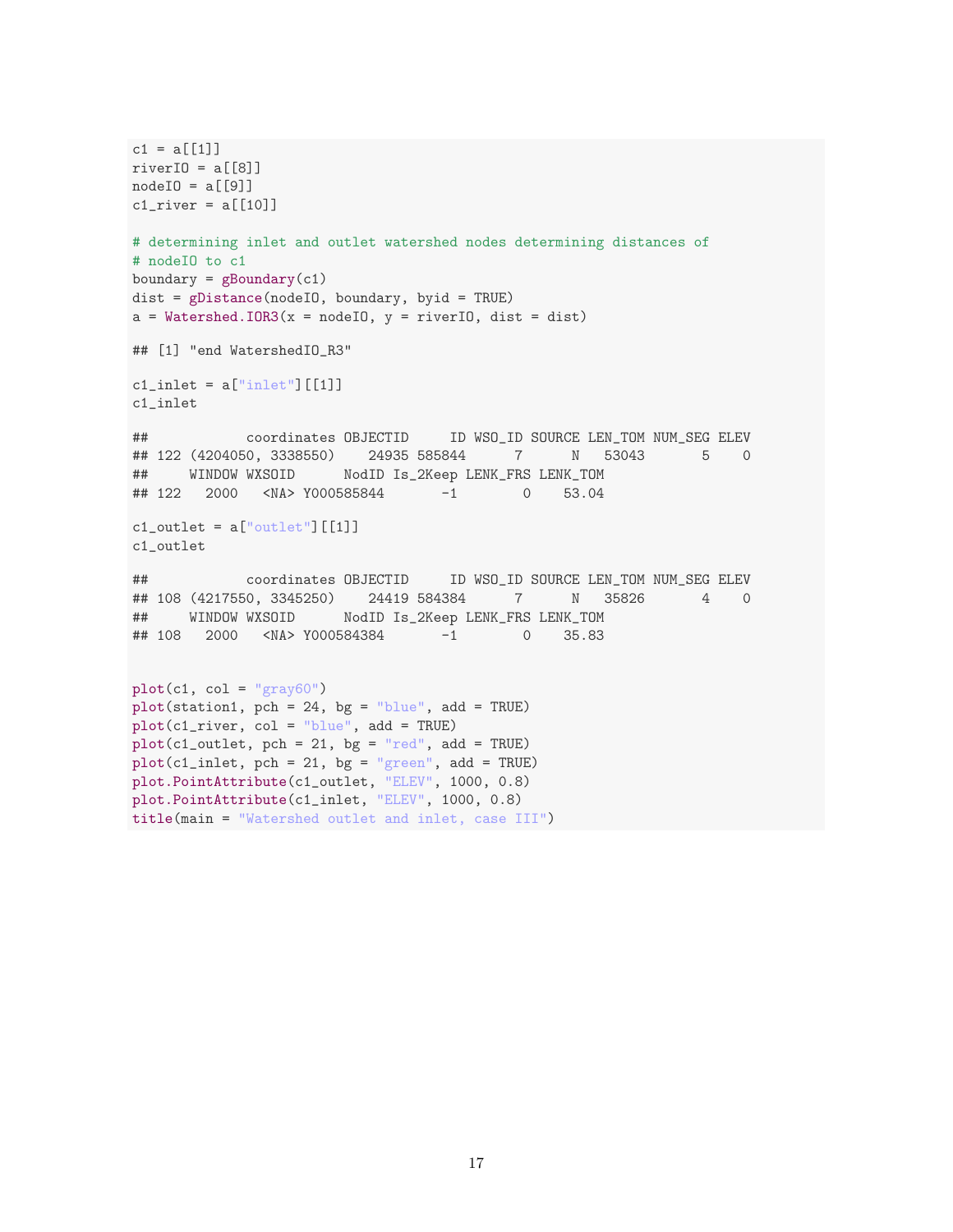# **Watershed outlet and inlet, case III**



# 9 The Watersheds.IOR4 function

The Watersheds.IOR1 function means Watershed inlet and outlet nodes: case 4. The function determines the inlet and outlet nodes for zhyd watershed objects. This case 4 is for those watersheds that its river inlet and outlet object is length 4 (length(riverIO)=4).

```
station1 = SpatialPoints(coords = cbind(4357947, 3284525), proj4string = slot(subbasin1,
    "proj4string"))
watershed = new("Watershed", station = station1, subbasin = subbasin1, zhyd = zhyd1,
    river = river1, c1 = subbasin1, node = node1)
a = Watershed.Order(watershed)
## [1] "length(riverIO) == 4"
```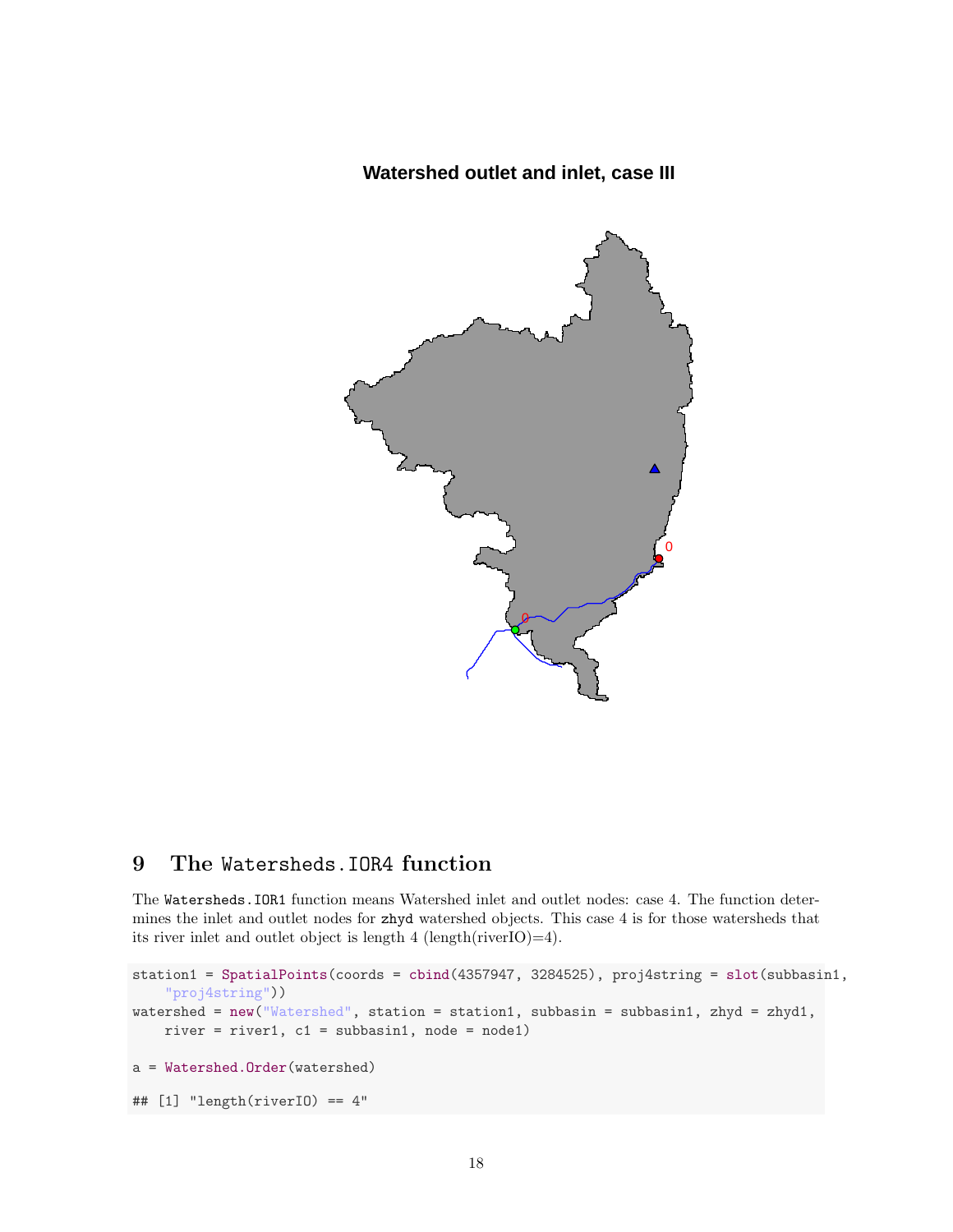```
c1 = a[[1]]riverIO = a[[8]]nodeIO = a[[9]]cl\_river = a[[10]]# determining inlet and outlet watershed nodes determining distances of
# nodeIO to c1
boundary = gBoundary(c1)
dist = gDistance(nodeIO, boundary, byid = TRUE)
a = Watershed.IOR4(x = nodeIO, y = riverIO, dist = dist)c1_inlet = a["inlet"] [[1]]
c1_inlet
## coordinates OBJECTID ID WSO_ID SOURCE LEN_TOM NUM_SEG ELEV
## 591 (4362250, 3273550) 30177 601229 7 N 273785 76 52
## WINDOW WXSOID NodID Is_2Keep LENK_FRS LENK_TOM
## 591 2000 <NA> Y000601229 -1 0 273.8
c1_<sub>outlet</sub> = a['output"] [[1]]c1_outlet
## coordinates OBJECTID ID WSO_ID SOURCE LEN_TOM NUM_SEG ELEV
## 672 (4358850, 3264550) 30739 603332 7 N 261866 74 55
## WINDOW WXSOID NodID Is_2Keep LENK_FRS LENK_TOM
## 672 2000 <NA> Y000603332 -1 0 261.9
plot(c1, col = "gray60")plot(station1, pch = 24, bg = "blue", add = TRUE)
plot(c1_river, col = "blue", add = TRUE)
plot(c1_outlet, pch = 21, bg = "red", add = TRUE)plot(c1_inlet, pch = 21, bg = "green", add = TRUE)plot.PointAttribute(c1_outlet, "ELEV", 1000, 0.8)
plot.PointAttribute(c1_inlet, "ELEV", 1000, 0.8)
title(main = "Watershed outlet and inlet, case IV")
```